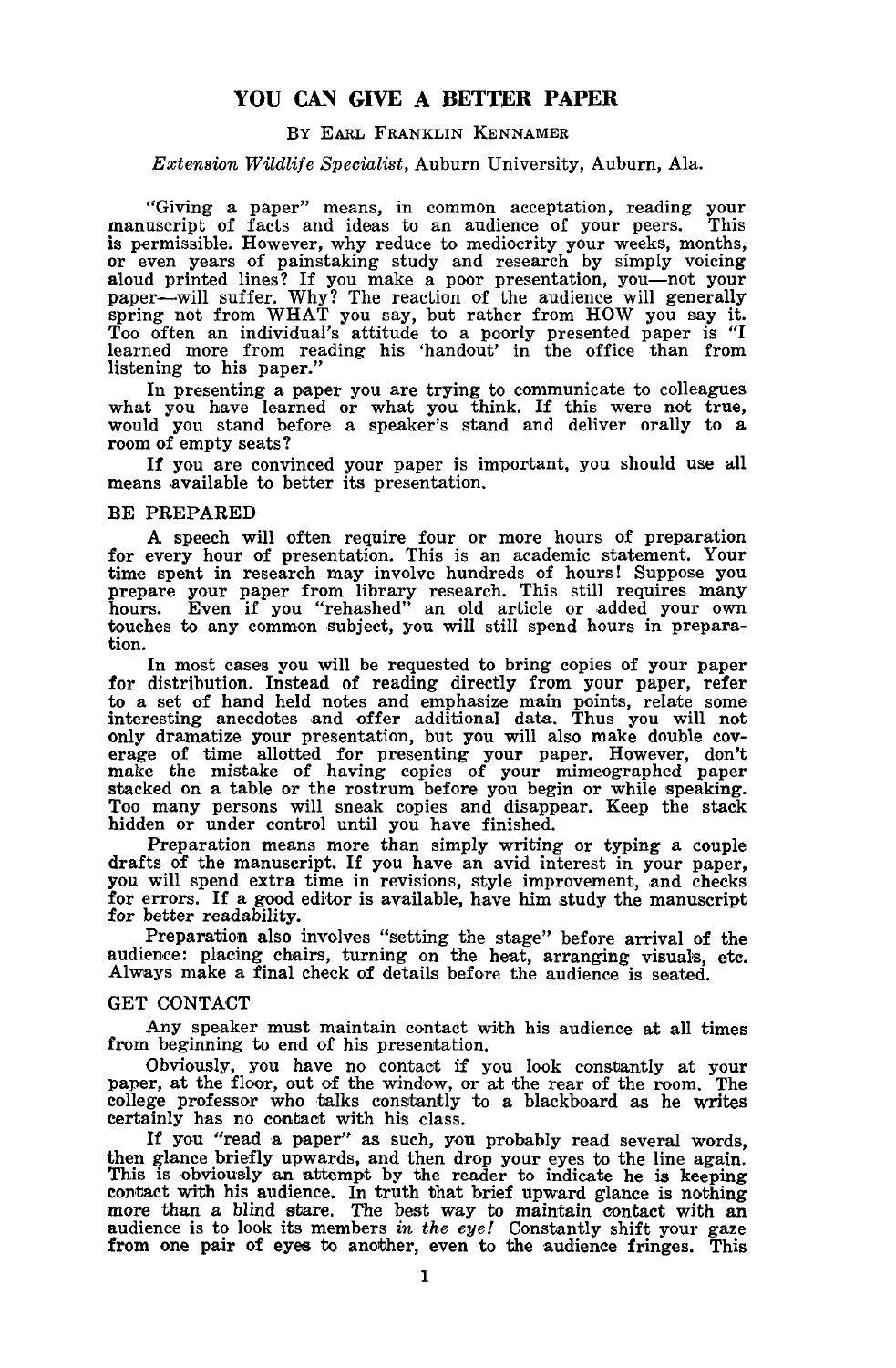simple eye contact makes everyone feel you are talking to him, not just to a conglomerate group.

Establishing initial contact with an audience is a difficult problem<br>for some speakers, but it can be solved. If the audience is noisy, you for some speakers, but it can be solved. If the audience is noisy, you can call "Attention!" to quiet everyone down. Often a firm gaze as you stand erect before the group will do the job of automatically quieting the audience. Suppose <sup>a</sup> noisy group arrives late. Stop talking. The newcomers quickly realize they are the center of attraction and usually find seats immediately.

You can also make initial contact by telling a story or joke, but be sure you associate either with your subject. Connecting a joke with any subject can be done easily by simply making the joke fit the situation by using a phrase or sentence to bridge the gap.

# AVOID NERVOUSNESS

Every good speaker has a slight feeling of nervousness as he con-<br>fronts a strange audience. The nervousness is an indication he is "on<br>his toes." Ordinarily, nervousness fades completely within a moment his toes." Ordinarily, nervousness fades completely within <sup>a</sup> moment or two after he begins speaking. Telling <sup>a</sup> humorous story or joke effectively, dissolves nervousness. If your audience laughs, you feel at ease. However, if you are the type who cannot tell a joke and get the desired reaction, you may only aggravate your nervousness. Always<br>"try" a story or joke on some friend or dissociated group before you<br>use it in your speech.

### MAINTAIN BEARING

Personal appearance is most important. If all in the audience are dressed in business suits, you certainly 'should not wear <sup>a</sup> sport shirt and khaki trousers as you mount the rostrum! You should be clean shaven with your hair combed. There is more to bearing than dress or toilet. Stand erect but do not be tense. He who slouches or lies on the lectern has a lazy attitude that will infect his speech. Keep in mind that your audience should be relaxed and comfortable so it can absorb what you are saying.

#### AVOID MANNERISMS

Anything you do that detracts from your talk is properly entitled <sup>a</sup> *mannerism.* You will want to avoid such common mannerisms as pacing back and forth on the rostrum., sticking your hand in your pockets and rattling change, mouthing the temple piece of your eye-glasses at regular intervals and lip smacking. Probably the most flagrant mannerism is the repeated "ah" or "er." This may be a subconscious sound a person develops to bridge the silence between spoken statements. Actually the void between statements is more ac- ceptable, unless the speaker deliberately lets this silent period become noticable. Gestures are effective if used properly to accentuate speech points, but they should not be overdone.

# BE ENTHUSIASTIC

If you believe in your paper, in your research project, or in what-<br>ever you are going to say, you will be enthusiastic. Remember, you<br>must sell yourself to an audience before you can sell your subject! One common mistake of the speaker given an assignment is that the subject is "too dry." Actually the subject is not dry or dull-you simply think of it as such and therefore what you write or say about it *will* be dry.

### BE HEARD

Lack of vocal volume is a failure of many speakers. If only one-<br>third of an audience can hear, you are only 33 per cent effective. Therefore, if you do not have that "pectoral" voice, rent or borrow a loudspeaker.

### BE UNDERSTOOD

In presenting a paper to any professional group you naturally will be embroidering simple sentences with technical phrases and words.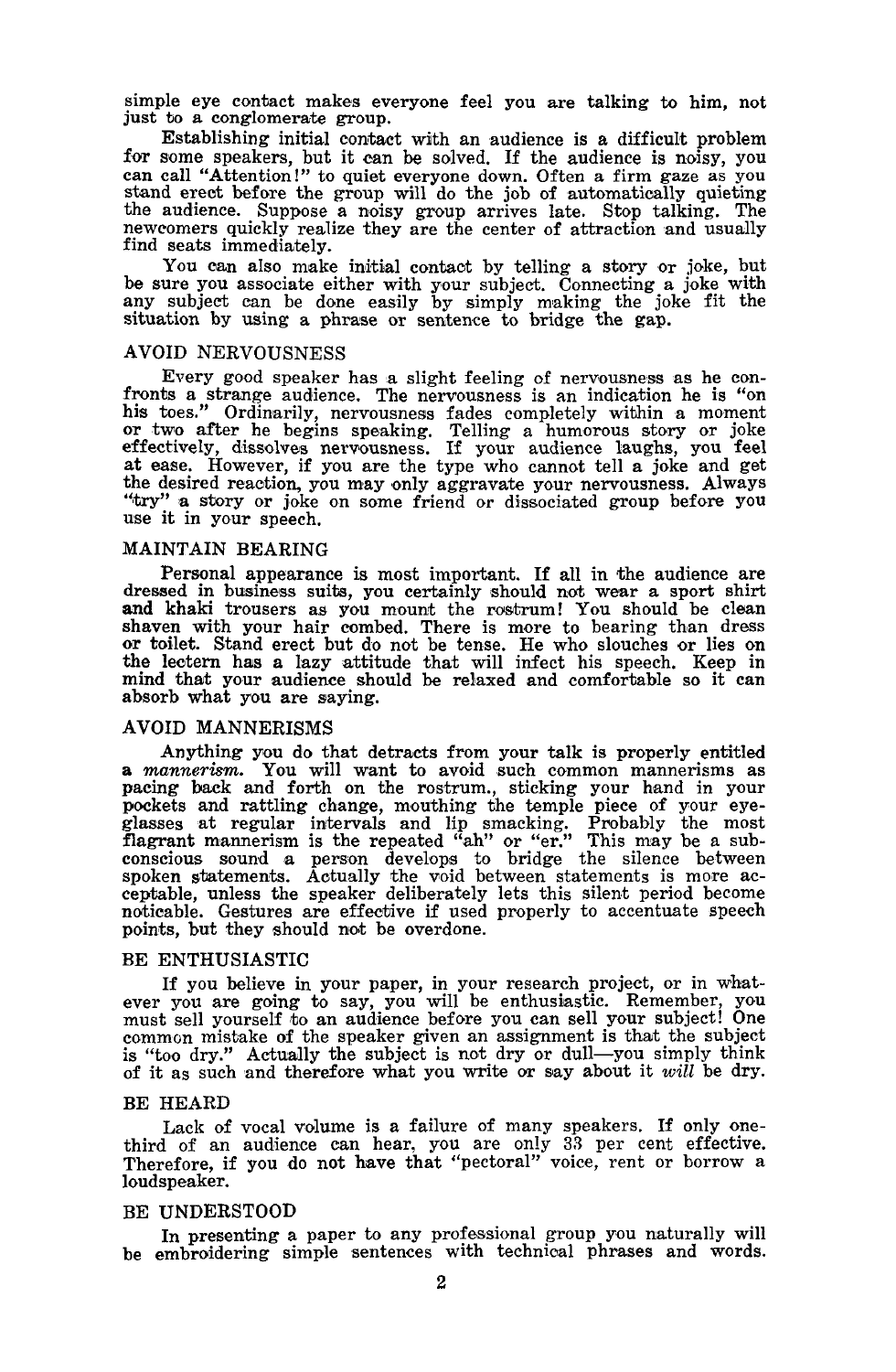However, always keep in mind your audience or reader. Not every member of the audience may be a trained biologist. In fact, there may be lack of understanding if you use certain data not common to the biological field. For example, if your paper refers to some phrase on radioactivity, you might explain terms such as "kilovolt potential, midline dose," etc. All of us have limited vocabularies, but not all vocabularies are the same. Remember, many of our publications are written in simple language. Reader's Digest is an example, but its readership of 26 million people over the world is sufficient testimony of its value even though it is written on eighth to ninth grade level.

Avoid words you find difficult to pronounce. Enunciate distinctly.

Whenever possible, use the second person-you, yours. First person is acceptable, but saddling the listener with responsibility is more important than any alliteration to yourself.

#### AVOID EXCUSES

Any excuse given your audience weakens your presentation. If you state you meant to have brought a movie but you forgot it, the audience will instantly castigate you inwardly for your failure. The solution: present your talk without mentioning your oversight and no one will be the wiser. Here is a common expression: "I wish I had more time to present a better paper...." This statement cannot be condoned if your name and subject are printed on a program.

Profanity and vulgarity have no place in a speech regardless of the sex of your audience. They are excuses for words and phrases the speaker wishes he could use. A mild expletive in a story or joke is usually acceptable, if the word or phrase must be used for emphasis, but offensive terms are to be avoided.

#### BE TIMELY

Practically every formal speaker has an allotted period of time. He should toe the line on this limit. No 30-minute TV program can run into 35 minutes! The speaker is appreciated more if he stops on time or even before time. It has been my experience that few people can give a prepared minutes without a pause or "break."

### USE VISUALS

Sight is the most important of our five senses. We gain 75 per cent of our knowledge through visual sense, or *seeing;* 13 per cent through auditory or *hearing;* 6 per cent through tactile, or *feeling;* and 6 per cent through olfactory, *smelling,* and gustatory, *tasting.*

Therefore the perfect lesson might be one that employed all senses.

You may not always be able to use them, but visual aids-slides, films, charts, models-are most important in emphasizing a talk. The best visual aid is the actual object, when it can be used. The most mis-<br>used visual aid is the chalkboard. Do not write and talk to the chalkboard at the same time. Have your material neatly written beforehand and covered until you are ready to expose it, or else write your points briefly and silently until you can again make eye contact with your audience.

One difficulty in employing visual aids is dependence upon them to do the entire job. Don't use 40 slides when 10 will suffice. Don't present a chart with 10 columns of figures when you should concentrate on only a few outstanding statistics. In practically every case only one point sh used as a crutch-the speaker can rest! Size of print in visuals is very important. Each letter should be one inch high for every 25 feet of "audience depth."

## RECITE BEFOREHAND

The regularly scheduled TV program is rehearsed for as many times as necessary to make the program perfect. The good speaker will also rehearse his talk to find flaws, to check time, to analyze for improvement. You can rehearse in an empty room, on your plane trip or